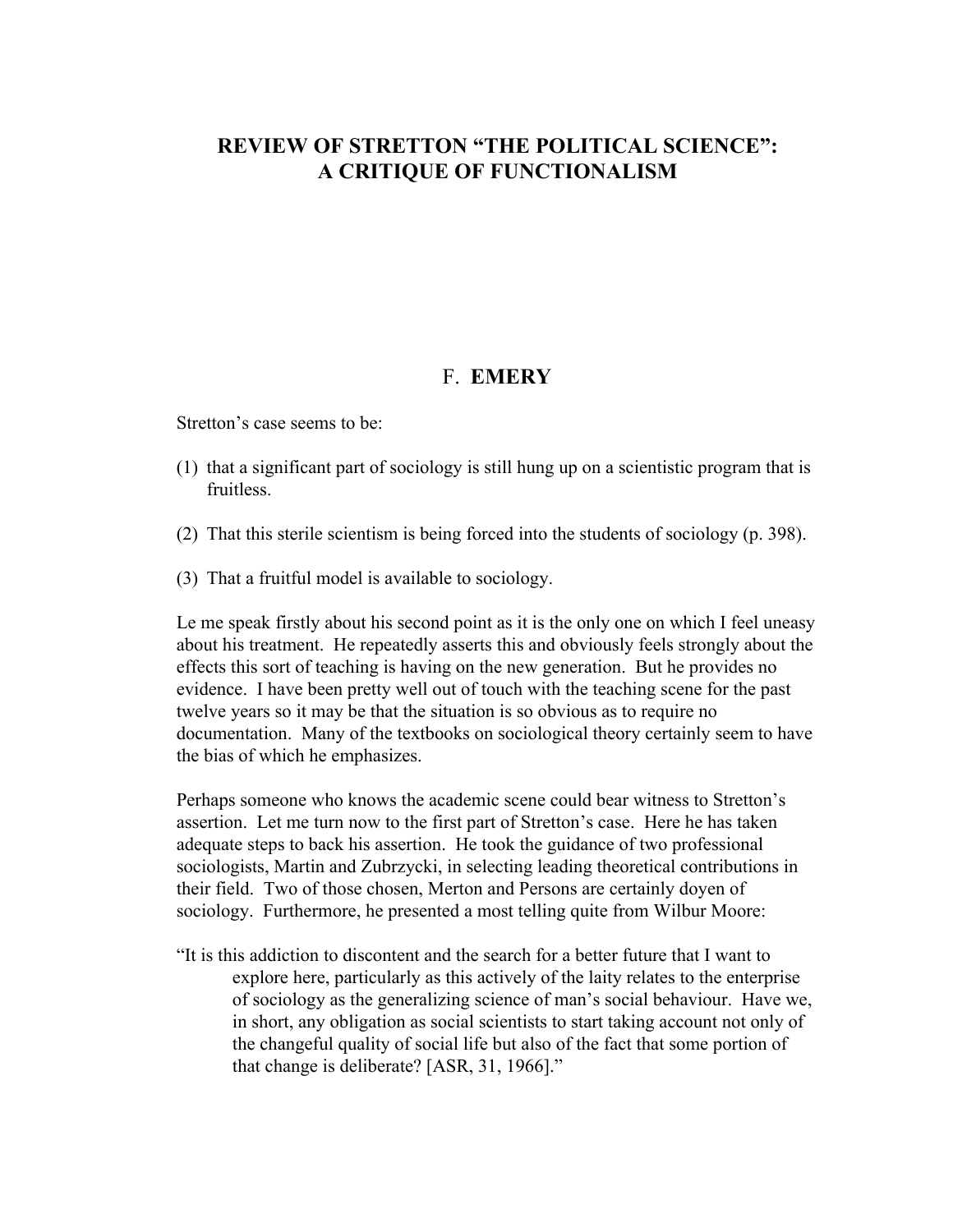As Stretton observed 1966 is a little late in the game to be "starting to take account of purposeful social action". This, I think, is enough evidence for that part of his case. I do not think a counting of heads in the profession or a content analysis of sociological publications would have added much.

How then does he handle the second part of this charge namely that the scientistic program of Merton and Persons is fruitless. Firstly he is good enough to the reader to point out that the battle he is going to reenact was fought and won in the middle of the 1950s. Because the fruits of victory have not filtered down to the academic masses, he has to take on the tedious task of talking 'old hat'. He does it well. In tackling Merton first I think he has chosen the right target. Merton's functional approach has far wider acceptance amongst sociologists than has Parson's theorists and is a more careful, self-conscious analysis of the weaknesses and potential ideological bias of functionalism.

I will try to recapture and list points because, like a good analyst, he has gone back to scratch to make his own direction observations.

- 1. Against the claim that this kind of analysis is value free he has points out that the selection of measure of system properties will be a function of the purposes of the study. To select 'persistence', 'stability', 'integration' or 'harmony' as the criteria of system performance is already a value judgement (p. 176-7).
- 2. Against Merton's claim that by adding the notion of dysfunction he had completed the structure of functionalism and negated the charges of conservatism Stretton rightly points out that many social changes are made in order to better an existing good situation not just as a reaction to presenting dysfunction. This is surely an important class of social changes for social science theory to start thinking about?
- 3. And closely allied to the point just made, Stretton shows that Merton's functionalism ignores the environment as a possible source of autochthonous changes in, challenge to and opportunities that he tries to 'cram everything *inside* the system' (p. 178).
- 4. Where Merton seeks to encompasses some problems by allowing that the system can be treated as just an aggregate of parts Stretton rightly comments that this is then no system. Merton has in effect admitted to a class of social phenomena collective behaviour outside the scope of his system concept.
- 5. Stretton senses and gnaws away at the fact that Merton's model allows for no dialogue between the system and the concrete individual. He is not successful in formulating this concern. He seems to have overlooked Parson's very explicit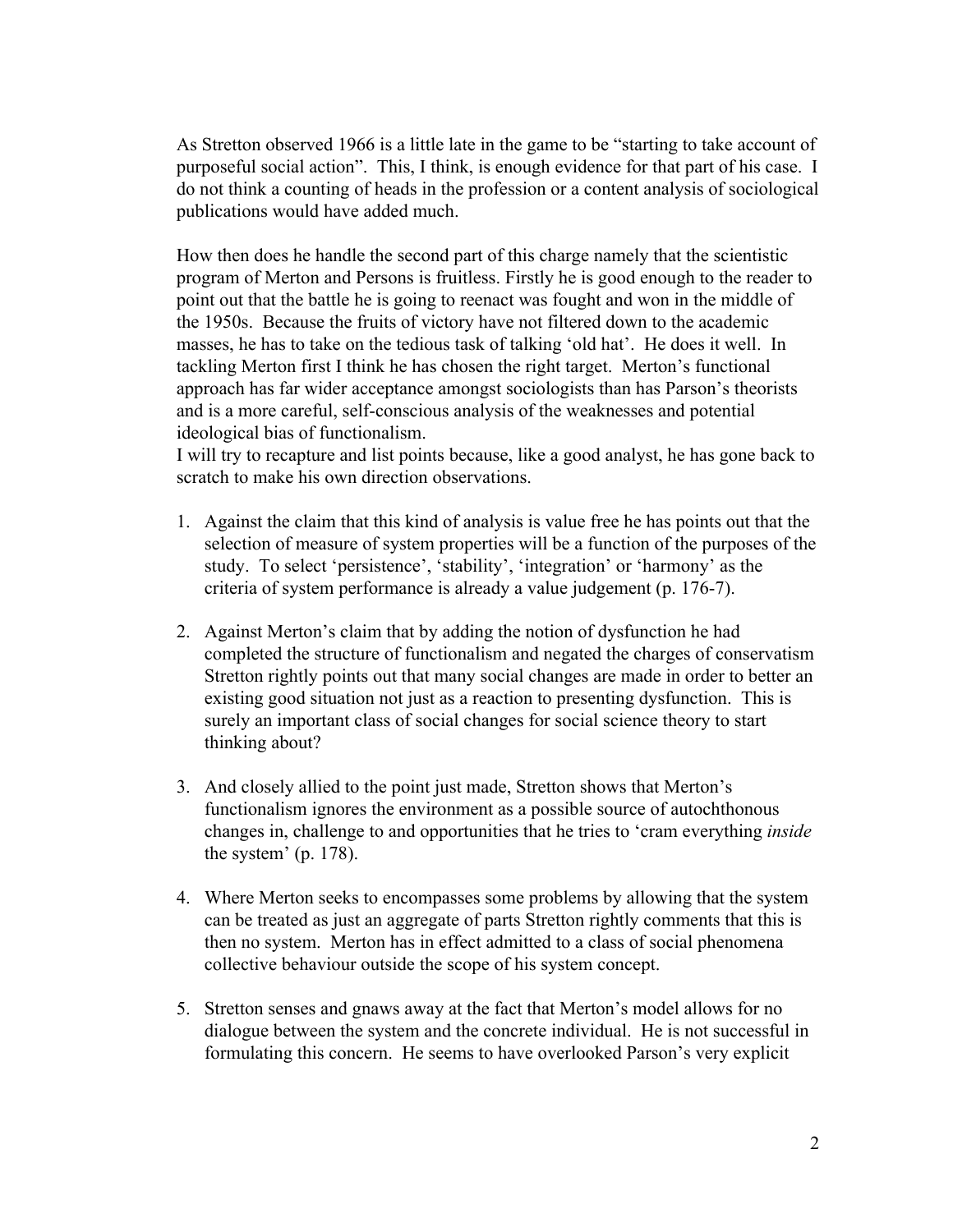recognition that in this kind of closed system analysis the individual exists only insofar as he is functional or dysfunctional to the system.

6. And lastly, Stretton points out, by way of the Tumin-Moore debate on unequal social rewards, the barrenness of the system criteria of 'survival'. He might have sharpened his point by showing that this is just a special case of the sterility in the social sciences of the criteria of equilibrium: although the criteria is inherent to closed system thinking.

To this critical points I should like to add one other that he makes more specifically about Parsons and Easton but which he apparently sees as characteristic of all the systems theories he discusses.

This is that the theoretical aim of these theories is primarily the development of theory itself – increased elegance, etc. The aim is not understanding and central over reality.

Stretton puts this point in various ways and in varying contexts. For my taste he sometimes comes too close to rejecting altogether the goals of theoretical rigour and comprehensiveness. However, I think I understand what he is driving at. He is not insisting that every bit of theoretical construction be anchored and proven to be anchored in concrete realities. He would be happy to accept even Easton and Parsons if their theories were generally fruitful. His point I think was most clearly formulated by F.S.C. Northrop in his article "The Impossibility of a Theoretical Science of Economic Dynamics", (*Quarterly Journal of Economics*, November 1941).





## In Theoretical Physical Science

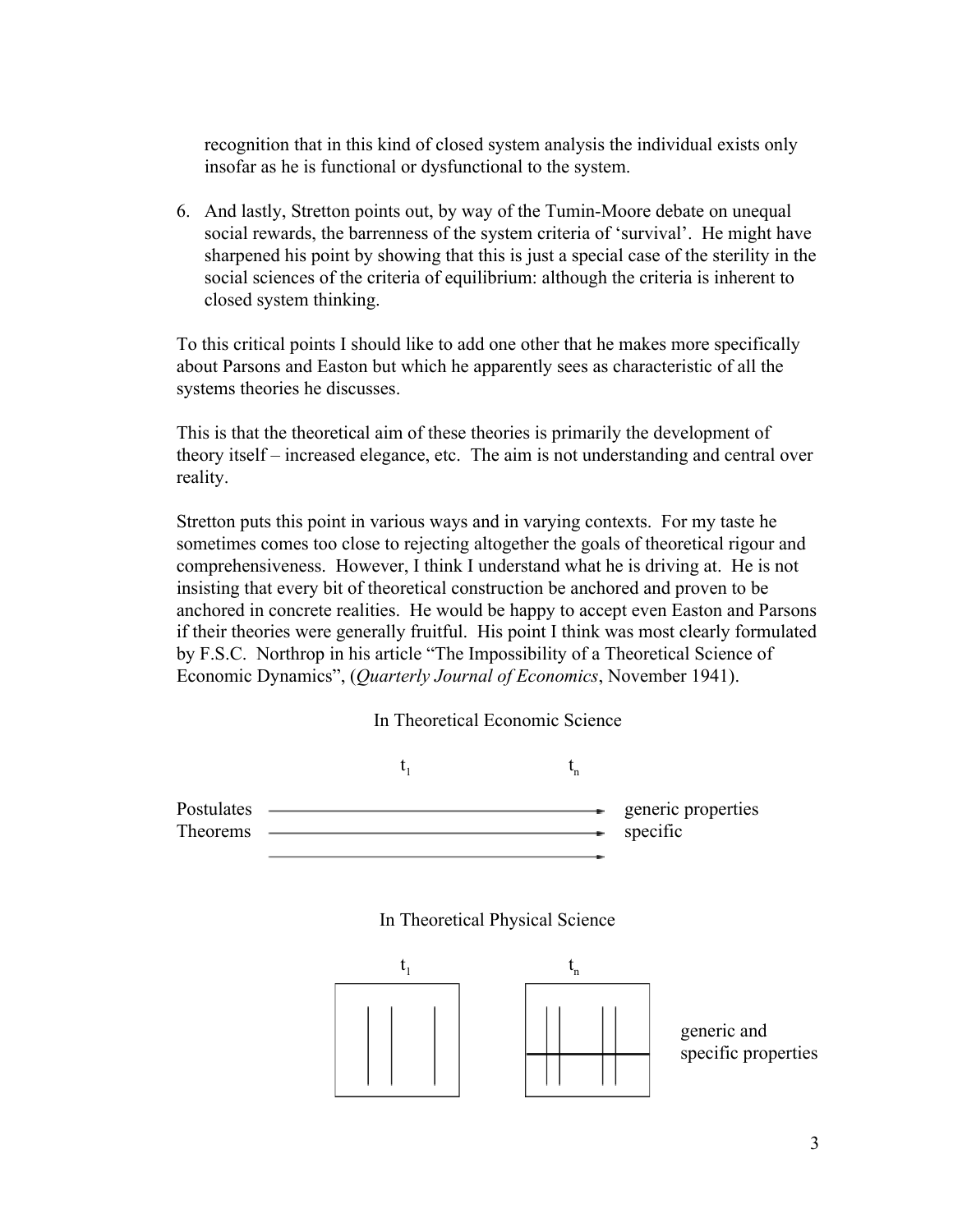postulates theorems

Whether this was true of pre-war economics theory is irrelevant just now. I do think the picture Northrop presents is true of the social systems theories Stretton is concerned about. Parsons would argue "so what: this is how science is built".

Now, if we can take this as a not unfair representation of Stretton's critique of this kind of systems theory we may now consider his general conclusion namely:

"Static systems may be cut but the static's tool kits is yet to be replaced" (p. 183)".

Here I think it might be advisable to take the less optimistic view that despite its transvestite proclivities closed systems models are still very much with us and consorting with the tool kit.

Perhaps Stretton's good nature lowered his professional guard when it came to throwing yet more stones at the old conservative image of Parsons. At least he appeared to have been beguiled by the picture of Parsons in open systems garb despite the fact that when Parsons talks about environment he only means the next inclusive system and thus remains firmly embedded in the part-whole logic of closed systems.

Maybe Stretton thinks that old theories like old soldiers don't have to be killed they will simply fade away. I cannot really believe that he thinks this as he is in other parts of the book so concerned with the usefulness to the teaching profession of a theory even when it is full of holes.

Further theoretical development will be necessary to drive out the old, and this does not necessarily mean more pretentious theories – theories of even a grander scale.

Stetton's criticisms were negative and did not stem from an alternative theory. (His positive recommendations were about the practice of social science so I will leave consideration of them till we finish the theoretical bit). While Stretton lacked theory to drive out the disease he did, like a good clinician, put his finger on what would mean health for the patient. It was as he puts it a theory that would allow for human choices behaviour:

"My choices seem neither perfectly predictable nor perfectly inscrutable. They are among the causes of action: they are unlike most causes in nature". (p. 164)".

There is more of this in a similar vein but that will do. It gives us a vantage point from which to look back at systems theory.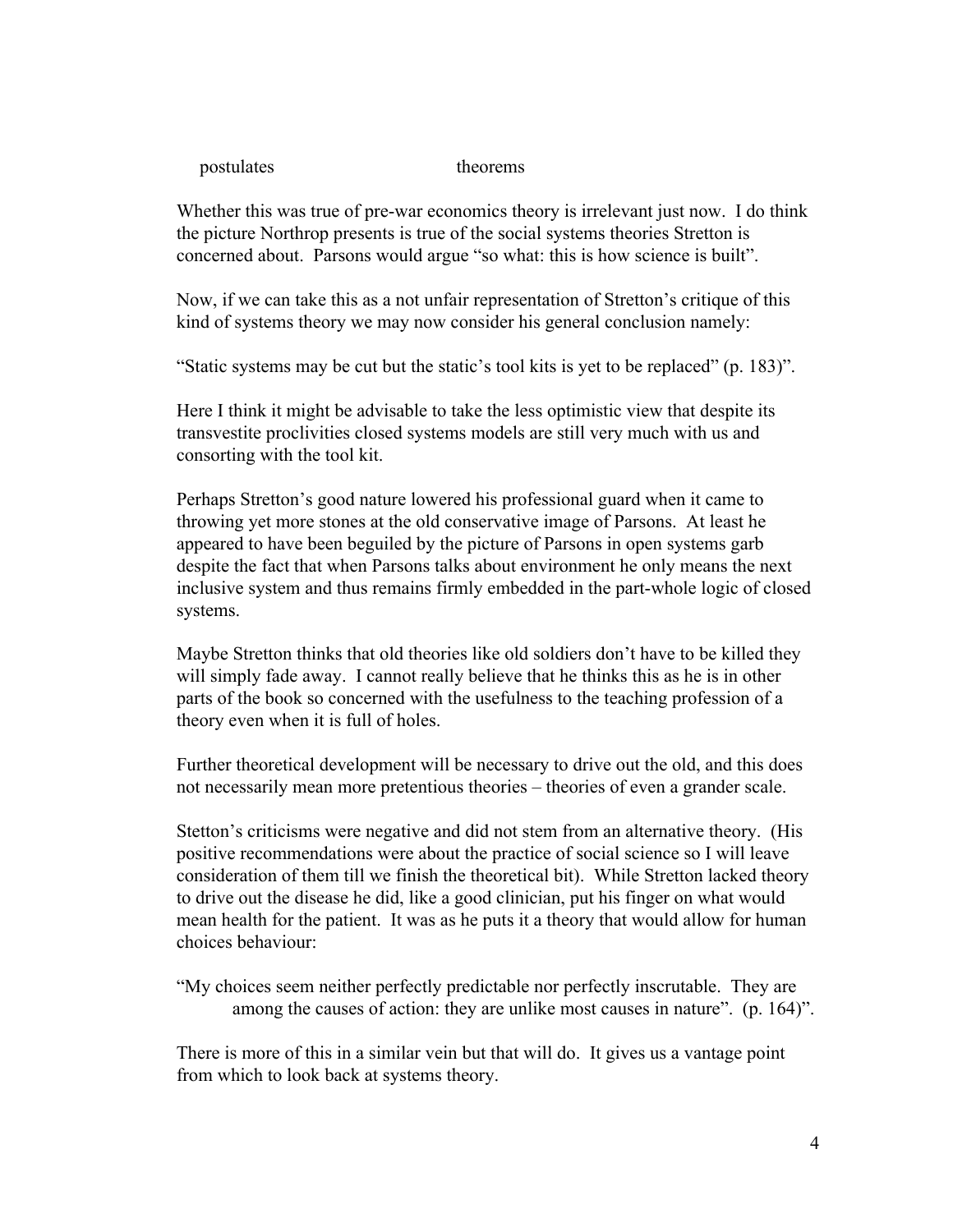If a theory which allowed for multiple and variously interrelated causes and effects, i.e. a systems theory, if such a theory could take into account choice, purposefulness and allow independent action to the environment then it would be close to what Stretton sees as necessary. With these properties the theory would permit a dialogue between individuals and a system; and it would entail some specification of the purposes of a systems study if environmental complexity were to be kept within the bounds of empirical study. Of course one can hardly fail to get the impression from Stretton that it is futile to expect any such development in systems theory.

It is however, unfortunate that Stretton was not guided to relevant development that were occurring outside sociology departments. From his own theorizing he should have guessed that the development were likely to occur outside departments of sociology and not necessarily in history.

The shortcomings in closed system theory that Stretton pondered on in the late sixties had already led Sommerhoff to produce his mathematical model of goal directed behaviour in 1950. This received very close attention from Ernst Nagel's group in Columbia and by 1956 he had himself used it to reanalyze Merton's functionalist model. As distinct from Stretton's feel of certain discrepancies Nagel quite rigorously demonstrated that Merton's model could not account for even goal directed behaviour because:

- a. His initial systems parameter were not independent (p. 312-313).
- b. His inability to introduce the individual as something more than just a role carrier renders his distinction of manifest and latent functions 'vacuous' (p. 318).
- c. The relative value of different functional requirements for a system can be established only by reference to the special material characteristics of a system. A generalized solution cannot be expected.
- d. There is no recognition of the E which must be an independent co-producer for any goal directed behaviour.
- e. There is no recognition that a real system has only a limited range of states.
- f. There is no recognition that the laws relating parts of a functional system (the f's of mathematical representation) may be changing, i.e. that goal-directed systems have histories that are highly pertinent to the function of that systems.

In short, Merton's system theory was of a class of functioning systems best represented by a working clock (Anatol Rappaport actually said this if Parson's theory in a Conference with Parsons and all present apparently thought "marvelous achievement, how scientific we are getting").